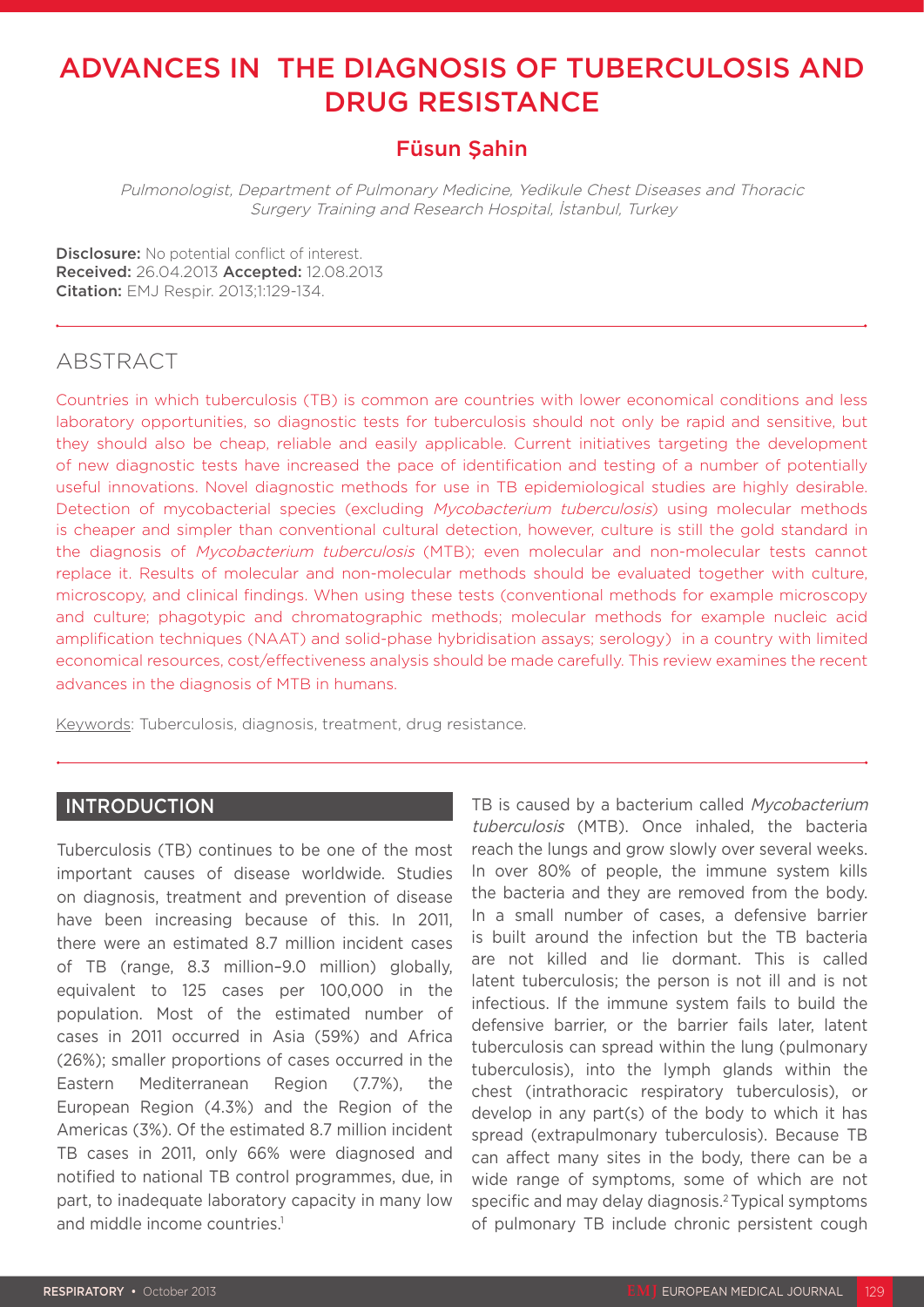(of 3 weeks or more), sputum production (sometimes with haemoptysis), chest pain (TB pleurisy), and shortness of breath.<sup>2,3</sup>

TB, in parts other than the lungs, has symptoms which depend on the site, and may be accompanied by intermittent fever or weight loss. TB is a possible diagnosis to be considered in anyone with intermittent fever, weight loss, night sweats, fatigue or weakness, and other unexplained symptoms. Latent tuberculosis without disease, however, has no symptoms. The diagnosis of TB is suspected from a combination of context, symptoms, clinical signs and investigations. TB is diagnosed in a number of ways. Tissue samples from biopsies may show changes which suggest TB, as do certain X-ray changes, particularly on chest X-rays. Definite diagnosis is achieved by culturing the TB bacterium from sputum or other samples. This not only confirms the diagnosis, but also shows to which of the TB drugs the bacterium is sensitive.2 However, low sensitivity of microscopic examination, and 2 to 6 weeks duration of culturing has resulted in a search for more rapid and sensitive diagnostic methods.

Polymerase chain reaction (PCR) is a method for reproducing specific DNA chains in a tube, which was an advancement for the diagnosis of agents, and which can hardly be cultured or which cannot be cultured at all.4 Countries in which TB is most common are countries with lower economical conditions and less laboratory opportunities, so diagnostic tests for tuberculosis should not only be rapid and sensitive, but they should also be cheap, reliable, and easily applicable.5 Novel diagnostic methods for use in TB epidemiological studies are highly desirable.<sup>6,7</sup> Current initiatives targeting the development of new diagnostic tests, new drugs, and new vaccines have increased the pace of identification and testing of a number of potentially useful innovations.8,9 Detection of mycobacterial species (excluding Mycobacterium tuberculosis) using molecular methods is cheaper and simpler than conventional cultural detection, however, culture is still the gold standard in the diagnosis of TB; even molecular tests cannot replace it.1,4,5 This review examines the recent advances in the diagnosis of MTB in humans.

# LATENT TB INFECTION

Accurate identification of latent TB infection (LTBI) is the key to prevention of the disease among persons at risk. The tuberculin skin test (TST) was, until recently, the only tool available for detecting LTBI. Although the TST has proven to be useful in clinical practice, it has several major limitations.10 Another advanced method to detect cellular immune response is the measurement of IFN-γ (interferongamma), excreted by T cells stimulated with MTB antigens (Interferon-gamma release assays [IGRAs]). New version antigens (early secreted antigen target-6 [ESAT-6] and culture filtrate protein-10 [CFP-10]) were coded by genes located on the RD1 (the region of difference 1) segment of MTB genome and are more specific for MTB than PPD.<sup>11,12</sup> Two IFN-γ assays, based on RD1 antigens, are available as commercial kits: the QuantiFERON®-TB Gold assay and the T-SPOT®.TB. As there is still no gold standard for the diagnosis of LTBI, these assays potentially may serve as a routine diagnosis test other than TST to identify people with LTBI.<sup>13</sup>

QuantiFERON®-TB Gold assay (for diagnosing both latent infection and active disease) is a wholeblood, ELISA-based test, whereas the T-SPOT®. TB test uses peripheral blood mononuclear cells and ELISPOT technology. The QuantiFERON®-TB Gold assay comes in two formats: a 24-well culture plate format and a newer, simplified, in-tube format. QuantiFERON®-TB Gold In-Tube (which also includes, in addition to ESAT-6 and CFP-10, the antigen TB7.7) test (Cellestis Limited, Carnegie, Victoria, Australia, 2007) and the T-SPOT®.TB test (Oxford Immunotec Limited, Abingdon, United Kingdom, 2008) are both newer tests.<sup>14</sup> A recent study has compared QuantiFERON®-TB Gold In-Tube, T-SPOT®.TB and TST in 373 HIV-infected patients, reporting that IGRAs were more sensitive than TST for the diagnosis of MTB infection in this category of patients.<sup>15</sup> The world Health Organization (WHO) advises against the use of IGRAs over TSTs as a diagnostic test in low and middle-income countries with typically high TB and/or HIV burdens.16 Specificity of both tests for the determination of LTB in BCG-vaccinated are higher than TST.<sup>17</sup> Because of this high specificity, IGRA can be helpful in cases with cross reactivity due to BCG as the interpretation of TST could be difficult. IGRA may help to decrease false-positive results and can thereby increase the efficacy of LTB screening.18,19

# MICROBIOLOGICAL DIAGNOSIS IN TUBERCULOSIS

### Conventional Methods

Though studies to discover new diagnostic tests for TB have gained speed worldwide, detection of TB cases are still based on sputum acid-fast bacilli (AFB) culture, radiological findings and clinical symptoms. At present, 57% of all TB cases are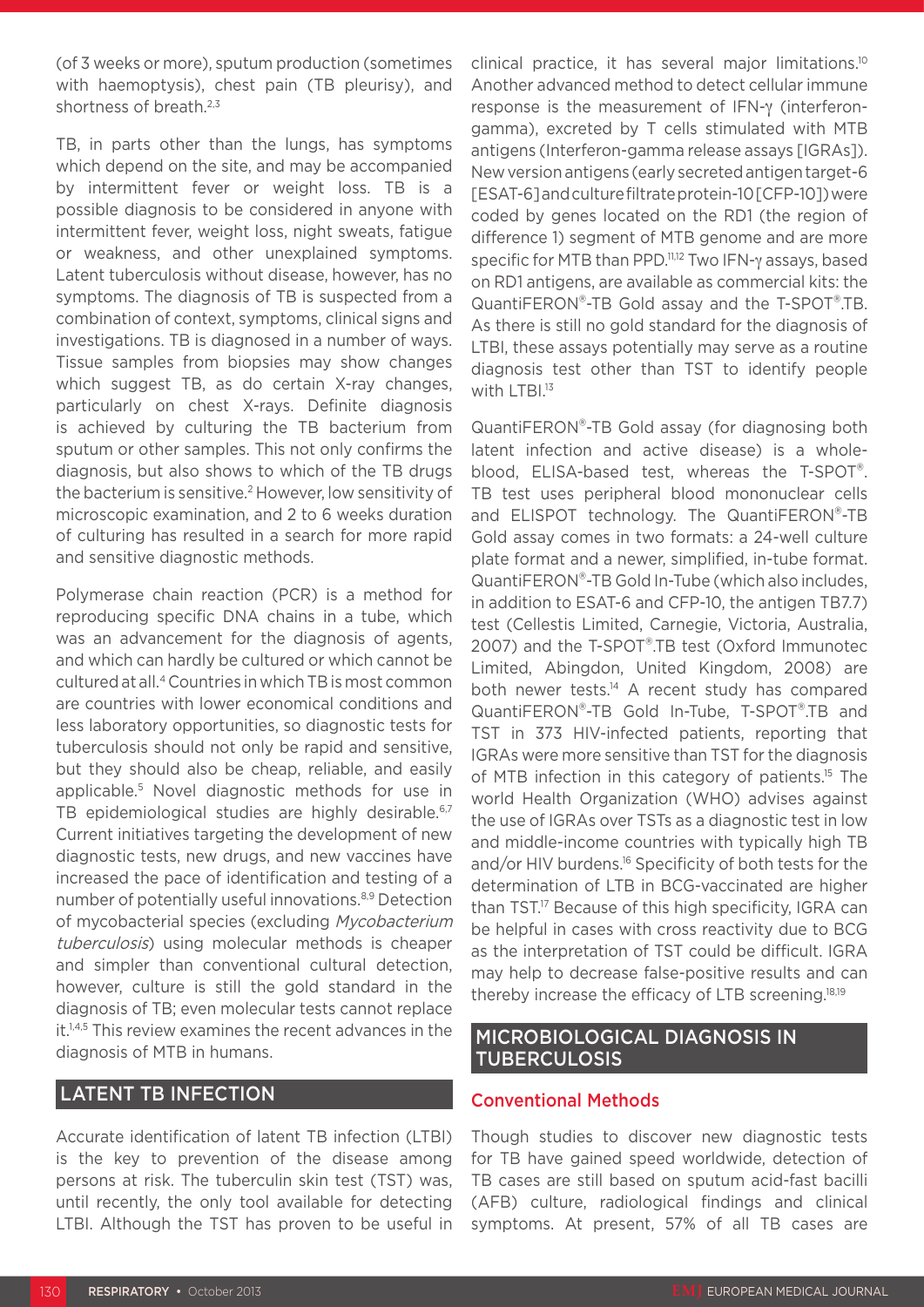diagnosed bacteriologically, therefore the quality of presently applied methods needs to be increased. Some success has been achieved in this subject.<sup>20</sup>

#### *Microscopy*

Staining of AFB is widely used all over the world as it is fast, simple, inexpensive and an easy laboratory method. Globally, the rate of treatment success for the 2.7 million new cases of sputum smear-positive pulmonary TB who were treated in the 2010 cohort was 87%. It is also impressive that as the size of the global treatment cohort grew from 1.0 million in 1995 to 2.7 million in 2010, the treatment success rate progressively improved. Globally, the rate of treatment success was 85% in 2010.<sup>1</sup> Although carbol fuchsine staining is preferred routinely, more sensitive fluorochrom stains are also used, which enable a more rapid screening of the preparations. Using these methods, called 'flourenscent AFB staining' or 'fluorochrome AFB staining', a wider field can be screened with a lower magnification power, and time needed to screen all preparations can be decreased up to approximately ten times. They are therefore advised for laboratories examining a large number of samples daily for diagnosis and follow-up of patients during treatment.<sup>21</sup> Recent literature reviews have confirmed that it may also be beneficial in ordinary microscopy. This technique could be further improved by attaching a stronger light source called an ultra-bright lightemitting diode.<sup>20</sup>

#### *Culture examinations*

Despite the development of various new techniques for rapid diagnosis, the gold standard for diagnosis nowadays is still culturing<sup>22</sup> as, for example, 2 live Bacilli ml-<sup>1</sup> was reported to be enough for culture positivity.23 A systematic review demonstrates that these liquid cultures (BACTEC<sup>™</sup> 460TB, Septi-Chek<sup>™</sup> AFB) are more rapid and sensitive than solid medium cultures (Lowenstein-Jensen, Middlebrook7H-10,7H11). The mean time to detection was 12.9 days by BACTEC™ MGIT™ 960, and 15 days with BACTEC™ 460TB, compared with 27 days with Lowenstein-Jensen solid medium.<sup>20</sup> An Indian study showed that the BACTEC<sup>™</sup> 460TB radiometric method obtained 87% of the positive results within 7 days and 96% within 14 days. Therefore, the BACTEC<sup>™</sup> 460TB method is considered cost-effective in countries endemic for TB.<sup>24</sup> BACTEC<sup>™</sup> 460TB (Becton Dickinson, Sparks, MD, USA) has been considered the best method for rapid testing of susceptibility

of MTB to major anti-tuberculous drugs such as rifampicin, isoniazid, ethambutol, pyrazinamide, and streptomycin.25

# Phagotypic Methods

Novel diagnostic tests using mycobacteriophages to identify MTB from biological specimens, require only 2 days of turnaround time in the laboratory. There are two methods: luciferase reporter phage assay (LRP) and the phage amplified assay (PhaB or MAB). Both are simple, rapid and rather cheap techniques requiring few pieces of equipment.<sup>19,20</sup> They have a high specificity, but lack sufficient sensitivity to conventional culture techniques.19,20

Phage-based assays are available as commercial kits. For diagnosis, the FASTPlaque-TB® (Biotec Laboratories Ltd., Ipswich, UK) assay can be directly used on sputum specimens. A variant, the FASTPlaque-TB-MDRi® kit, is designed to detect rifampicin resistance in culture isolates. An advanced version of this kit, FASTPlaque-TB-Response®, has been developed for the detection of drug resistance (e.g. rifampicin) directly from sputum specimens.26

# Chromatographic Methods

Direct MTB identification from clinical samples has been attempted by using different chromatography methods to detect tuberculostearic acid (TBSA) alone or in combination with other structural components of the mycobacterial cell wall. Fast gas chromatography mass spectrometry (GC-MS) and new immunochromatographic assays (based on the MPT-64 antigen) are used, $27$  but they do not yet represent a significant alternative for the rapid diagnosis of TB from clinical specimens.

#### Molecular Methods

Many fast and easy molecular methods with high sensitivity and specificity have been developed in the last 25 years to detect and identify mycobacteria directly in the specimens or by cultivation. These methods are nucleic acid amplification (NAA), nucleic acid hybridisation and nucleic acid chain analysis.28

#### *Nucleic acid amplification techniques (NAAT)*

These are molecular systems aimed to determine MTB complex from the clinical specimens.<sup>20</sup> Nucleic acid amplification tests are used in smear-positive cases to differentiate TB from atypical mycobacteria in developed countries with a low incidence of TB and in regions with high HIV infection rates.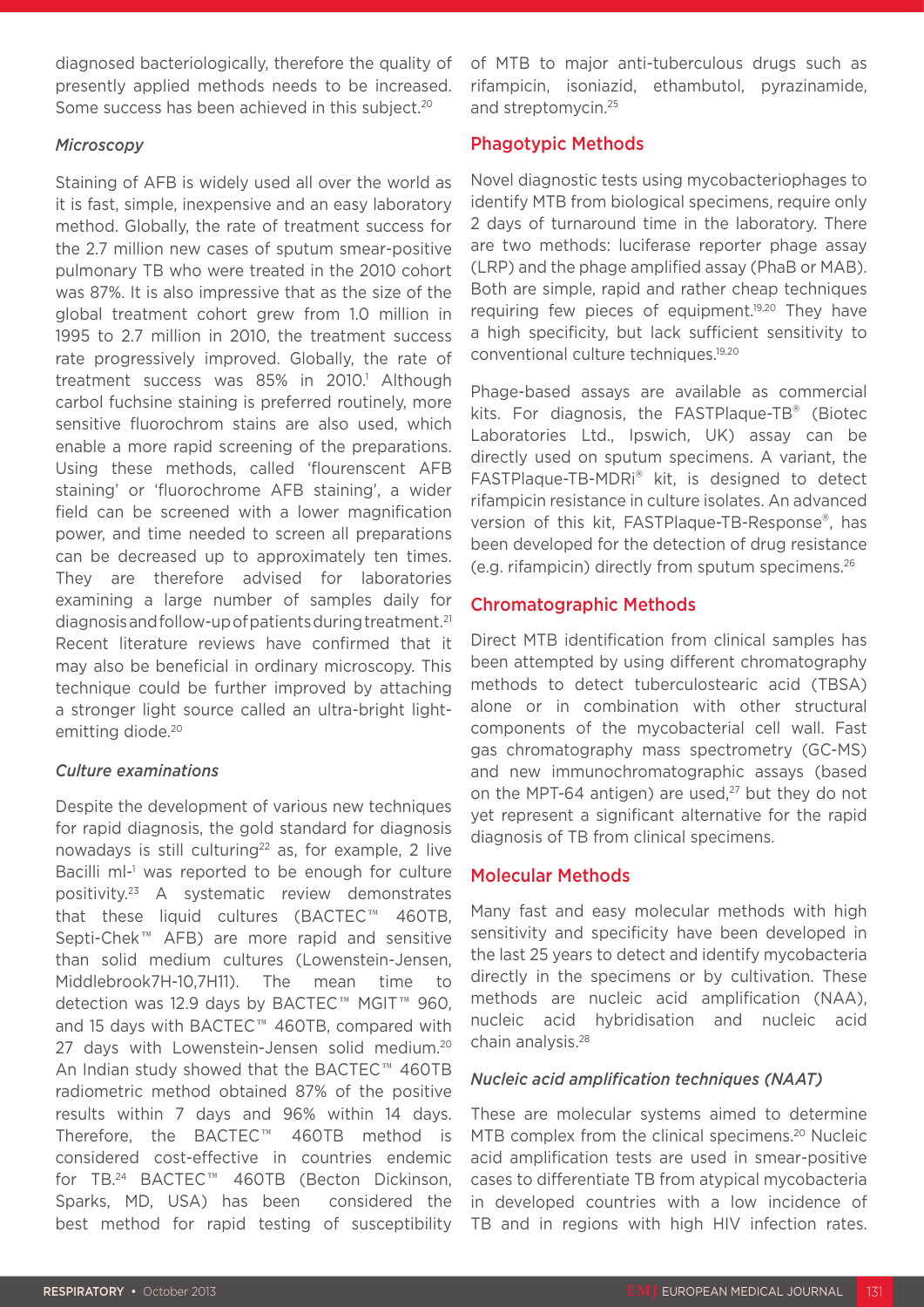PCR is the first developed method. There are two commercially available molecular systems based on NAA for AFB positive airway specimens by direct observation of fresh specimens. One is Amplicor® MTB (Roche Diagnostic Systems) based on PCR. The other is Amplified MTB® Direct Test (AMTD) based on GenProbe-Transcription-mediated amplification (TMA). Amplicor MTB® is used in smear-positive airway specimens and AMTD is used both in smearpositive and negative airway specimens. In addition to these, there are a lot of commercially available molecular tests based on NAA. Some methods based on strand-displacement amplification (SDA) are BD ProbeTec<sup>™</sup> (BD Diagnostic assay), Abbott LCx MTB assay (Ligase chain reaction-LCR; Abbott Laboratorıes, Chicago, IL), commercial kits for Real-Time PCR (LightCycler®-Roche, iCycler®-BioRad, ABI PRISM7000®-Applied Biosystem) instrument, COBAS TaqMan® MTB test, and nucleic acid chain amplification (NASPA) based methods produced by DNA•STRIP® technology, which includes GenoType® Mycobacteria Direct Test (Hain Lifescience, Germany).<sup>23</sup>

A half automatic method based on SDA principle is BD ProbeTec<sup>™</sup>, which has a primary amplification target of IS6110 insertion chain and 16S rRNA gen. Sensitivity and specificity of this test is good in smear-positive airway samples.<sup>29</sup> Commercial systems such as GenoType® Mycobacteria Direct Test (Hain Lifescience, Nehren-Germany) and Real-Time PCR (LightCycler<sup>™</sup> system-Roche Diagnostics, Indianapolis, IN) are also molecular methods which have been used more and more in rapid diagnosis of tuberculosis. Special probes such as fluorescence resonance energy transfer (FRET) are used in some of the methods and are specific for MTB.23 NAAbased tests are rapid tests with high sensitivity and specificity in positive direct observed fresh airway specimens and high specificity and low sensitivity in negative fresh specimens.30-32

In addition to the developments in clinical laboratory tests, DNA fingerprint methods are helpful with showing laboratory contaminations and epidemiological studies.19,20

Rapidly developed drug resistance can also be shown with molecular methods. Phenotypic (culturebased) and genotypic (nucleic acid amplification testing–based) methods have been developed to detect drug-resistant TB, however, first-generation tests were rarely available in TB-endemic areas, were poorly standardised, and had slow turnaround times. Genotypic drug-susceptibility testing (DST)

for firstline agents is accurate for RIF and isoniazid (INH) but less reliable for streptomycin, ethambutol, and pyrazinamide.<sup>33,34</sup> Automated liquid culture systems and molecular line probe assays are recommended by WHO as the current gold standard for first-line DSTs.<sup>34</sup> The most important drug for the development of rapid drug resistance is probably rifampicin. Strains resistant to rifampicin are detected to be also resistant to many drugs because most rifampicin-resistant isolates are also isoniazidresistant. Detection of rifampicin resistance in the early stages can be important for the management of treatment.<sup>35</sup> There is an instrument (GeneXpert® Xpert MTB/RIF, Cepheid, Sunnyvale, CA, U.S.A) detecting rifampicin resistance using PCR directly without a prior procedure of the specimen. In this assay, high sensitivity and specificity are obtained for the detection of MTB, and the few studies performed to date have also observed a good response as regards resistance to rifampin.36,37 The Xpert MTB/RIF assay was rapidly endorsed by WHO in December 2010 for use in TB, multidrug-resistant TB, and TB/HIV-endemic regions using a risk-based approach to testing.<sup>38</sup>

#### *Solid-phase hybridisation assays*

Species detection of mycobacteria using probe technology can also be done; AccuProbe® (Gen-Probe-San Diego, CA), line probe assays (LiPA, Innogenetics, Ghent, Belgium ve Bayer Diagnostics, Tarrytown), and GenoType® MTBC (Haın Lifescience, Nehren-Germany) are the most commonly used products for this. Line probe assays are developed for the identification of cultured mycobacteria and for the detection of drug-resistant mutants. The first version of reverse hybridisation is LiPA mycobacteria assay (Innogenetics); probes for 16S and 23S sites of mycobacteria are used in this method, and MTB complexes, MAI complexes, M. avium, M. intracellulare, M. kansasii, M. chelonae, M. gordonae, M. xenopi, and M. scrofulaceum can be detected. The test takes approximately 3 hours. It was reported that PCR, following reverse hybridisation, gave very successful results in smear-positive direct clinical specimens.<sup>39</sup> In addition to identification of species, genetic determinants of rifampicin resistance can also be detected with reverse hybridisation of direct clinical specimens.40 Rifampicin resistance can be examined using commercially available INNO-LiPA Rif TB (Innogenetics, Ghent, Belgium) and GenoType MTBDR (Hain Lifescience, Germany) kits.<sup>41</sup> Duration of these tests is approximately 3 to 4 hours and the results are 90% concordant with the classical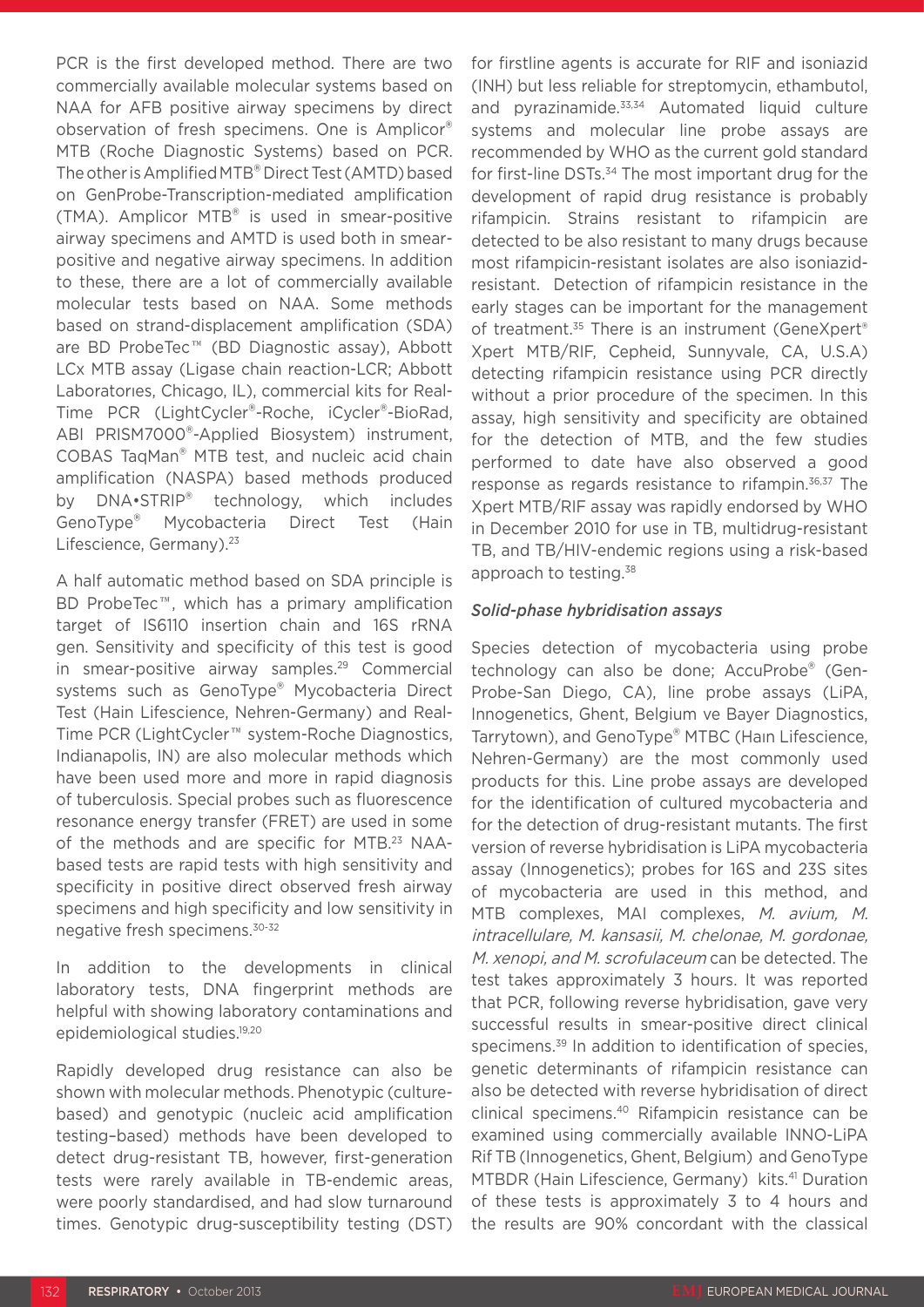drug sensitivity results. WHO subsequently issued a statement supporting the use of MTBDR plus directly on smear-positive samples for rapid detection of drug resistance. Limitations of the assay include reduced sensitivity for detection of INH resistance compared with rifampicin resistance.42,43

In situ hybridisation is another method which has been used for molecular diagnosis for a number of years. It is called fluorescence in situ hybridisation (FISH), if fluorescence is used as detector molecule, and chromogenic in situ hybridisation (CISH), if detection of the probe is performed with a secondary reaction and colour.<sup>23</sup> DNA chain analysis is accepted as the gold standard and the most reliable method in the identification of mycobacteria, which can be used to detect species of mycobacteria and genetic mutations responsible for drug resistance. With the commercially available MicroSeq® (Applied Biosystems, Inc (ABI), Foster City, CA), DNA chain setting of a 500 bp part of the 16S rRNA gene is possible. This test is mostly used for research rather than for routine laboratory examinations because it is cheap but difficult and needs experience to be performed. DNA microarray is used for the identification of Mycobacterium species and the detection of mutations related to antibiotic resistance; because it is very expensive, it is a molecular method mostly used in research.

Some genotyping methods used for diagnosis and typing of mycobacteria like spoligotyping, MİRU-VNTR (Variable Number Tandem Repeats of mycobacterial interspersed Repetitive Units) are primarily used in research. Molecular methods should especially be used in smear-negative patients with clinically suspected tuberculosis and especially to examine airway specimens. To come to a conclusion for diagnosis in a short time, specimen AFB positive and NAA test positive patients should be accepted as TB. For extra-lung specimens more examinations are needed.

#### Serology

These are methods based on detection of antibodies produced against MTB antigens like ES-31, ES-43, EST-6 antigen 5, antigen 60, P32 and lipoarabinomannan by ELISA. No serological firstline methods are currently used for TB, particularly due to variability in results and cross-reactivity with environmental mycobacteria, which leads to false-positive results.<sup>30</sup> The sensitivity of these tests is high in patients with smear-positive disease, but much lower in children, patients with extra-pulmonary disease, HIV infection or smearnegative cases. Moreover, these tests cannot reliably distinguish latent infection from active disease or different species of mycobacteria.<sup>30</sup> LAM-ELISA may be a suitable option for the diagnosis of human immunodeficiency virus (HIV) associated TB in urine specimens from patients with low CD4 cell counts.<sup>44</sup> MTB antigen detection provides direct evidence of TB; LAM, 65 Kd, 14 Kd antigens were widely used; it is very quick and easy to perform, but the main limitation is low sensitivity.<sup>45</sup>

In addition to these methods, detection of enzymes (adenosine, deaminases, lysosomes) excreted from various cells are also used in the diagnosis of MTB. But these methods could not replace classical culture.<sup>23</sup>

## **CONCLUSION**

Culture is still the gold standard in the diagnosis of TB, even molecular and non-molecular tests cannot replace it. When using molecular tests for diagnosis, it should be kept in mind that there may be many problems arising because of user applications, and quality control standards should be applied exactly. Results of these tests should be evaluated together with culture, microscopy and clinical findings. It should be kept in mind that inappropriate specimens or a single finding may not mean anything. There should be good communication between the physician and the laboratory, and clinical findings should be followed closely. This not only enables a quick diagnosis and treatment, but also a control on infection. Using these tests in a country with limited economical resources, cost/effectiveness analysis should be made carefully.

# **REFERENCES**

1. WHO Global tuberculosis report 2012. http://apps.who.int/iris/

2. Tuberculosis: Clinical diagnosis and management of tuberculosis, and measures for its prevention and control. NHS. National Institute for Health and Clinical Excellence. NICE clinical guideline 117 (TB clinical guideline) Updated March 2011. www.nice.org.uk

3. Tuberculosis (TB) Alberta Health Public Health Notifiable Disease Management Guidelines, April 2013.

4. Lisby G. Application of nucleic acid amplification in clinical microbiology. Mol Biotechnol. 1999;12:75-99.

5. Anti-tuberculosis drug resistance in the world. The WHO/IUATLD Global Project on Anti-tuberculosis. Drug Resistance